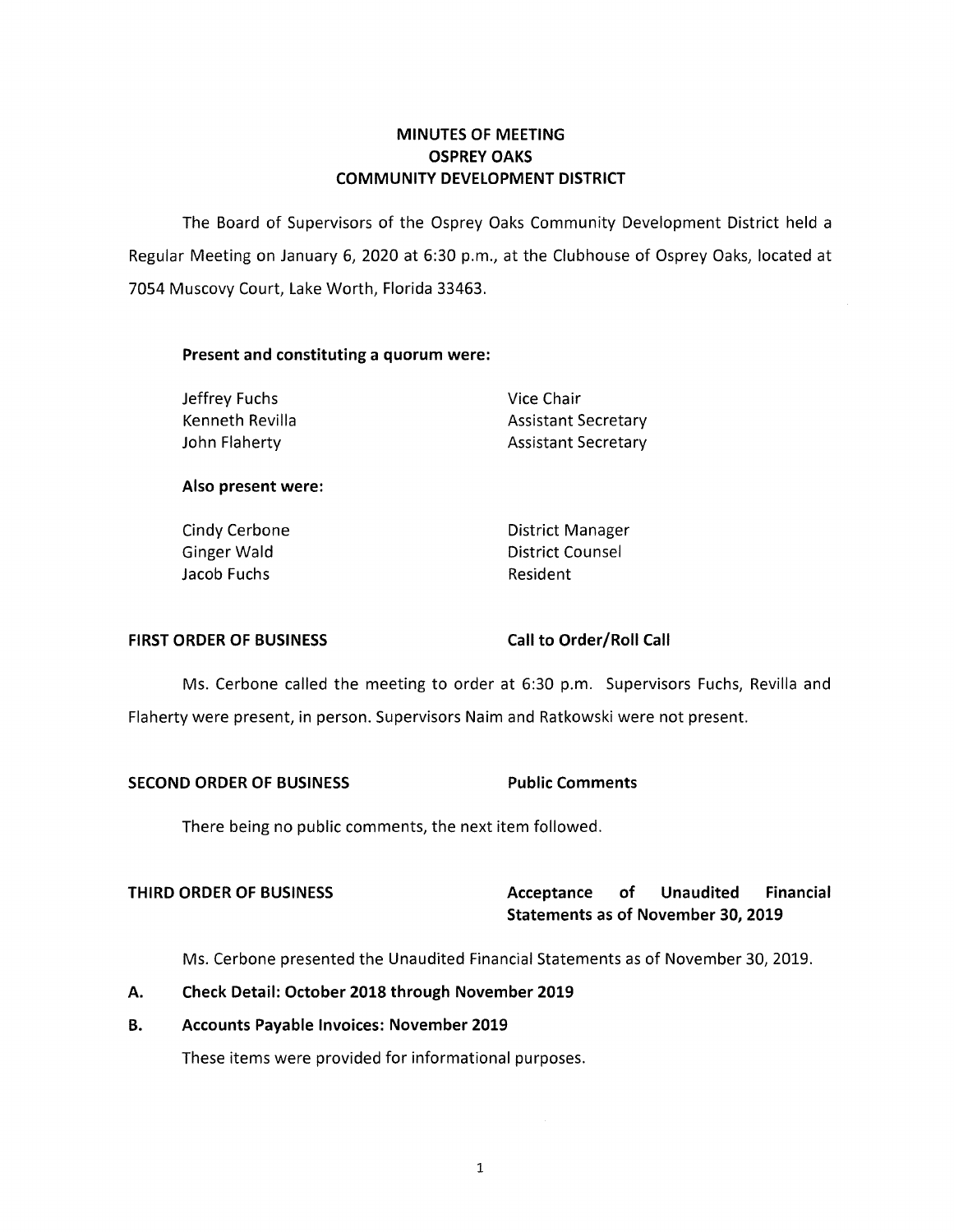**On MOTION by Mr. Flaherty and seconded by Mr. Fuchs, with all in favor, the Unaudited Financial Statements as of November 30, 2019, were accepted.** 

**FOURTH ORDER OF BUSINESS Approval of September 12, 2019 Public Hearing and Regular Meeting Minutes** 

Ms. Cerbone presented the September 12, 2019 Public Hearing and Regular Meeting

Minutes.

**On MOTION by Mr. Flaherty and seconded by Mr. Revilla, with all in favor, the September 12, 2019 Public Hearing and Regular Meeting Minutes, as presented, were approved.** 

### **FIFTH ORDER OF BUSINESS** Staff Reports

**A. District Counsel: Billing, Cochran, Lyles, Mauro** & **Ramsey, P.A.** 

There being no report, the next item followed.

**B. District Engineer: Schnars Engineering Corporation** 

There being no report, the next item followed.

**C. District Manager: Wrathe/1, Hunt and Associates, LLC** 

• **NEXT MEETING DATE: February 3, 2020 at 6:30 P.M.** 

Ms. Cerbone stated that the February meeting would be cancelled. The next meeting would be held on March 3, 2020 and meetings would also be held in May, June, August and September.

Regarding which seats would expire in November, 2020, Ms. Cerbone replied Seats 1, 2 and 5, currently held by Supervisors Flaherty, Ratkowski and Naim, respectively. The public announcement for the upcoming election would be in June. Ms. Wald stated that the exact date would be posted on the Supervisor of Elections (SOE) website.

## o **QUORUM CHECK**

Supervisors Flaherty, Revilla and Fuchs confirmed their attendance at the March 2, 2020 meeting.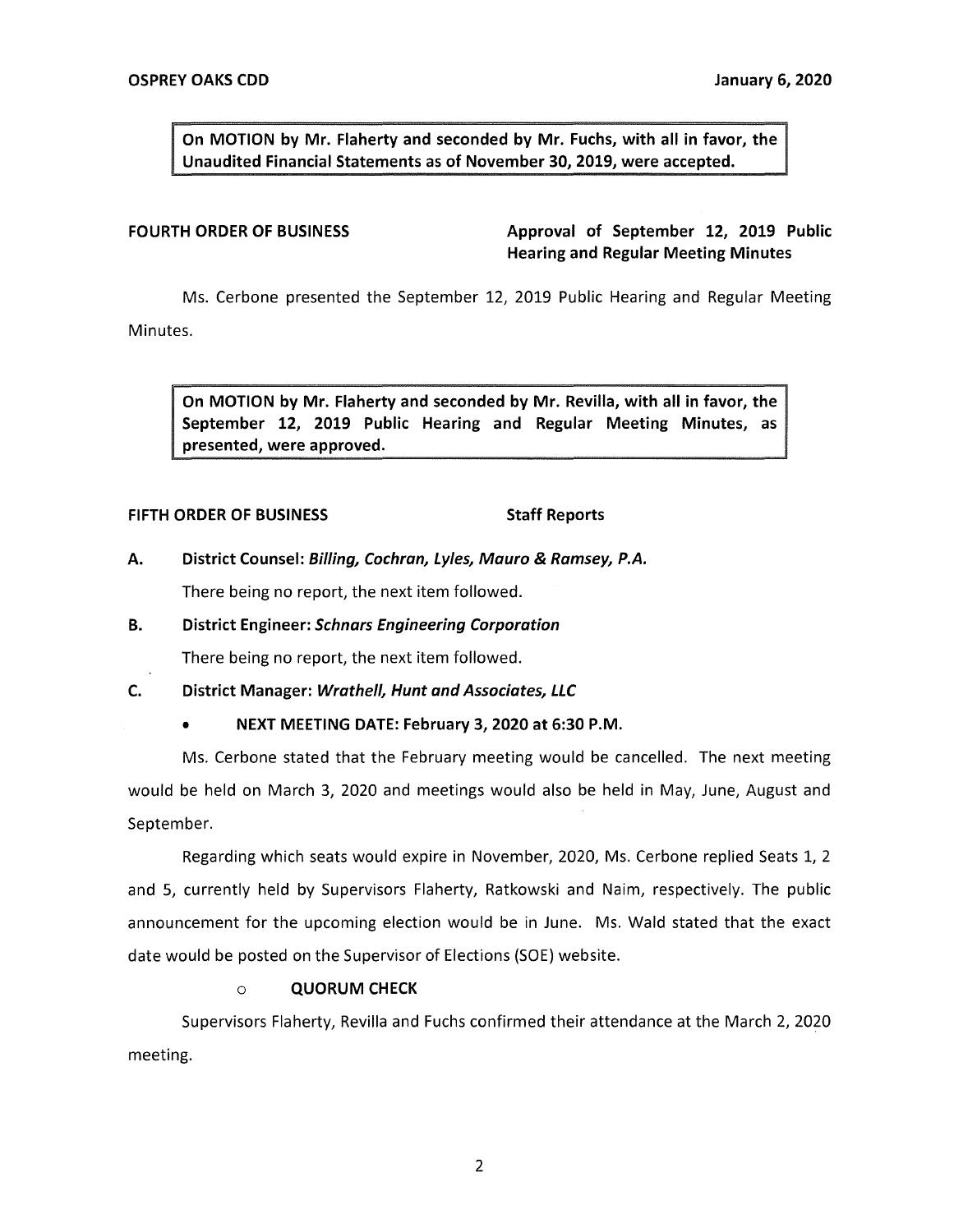#### **SIXTH ORDER OF BUSINESS Public Comments**

Mr. Jacob Fuchs, a resident, asked if there would be an October meeting. Ms. Cerbone replied that the Board does not usually meet in October but it would meet in mid-September.

# SEVENTH ORDER OF BUSINESS Supervisors' Requests

A Board Member asked about Supervisor Ratkowski's move. Ms. Cerbone stated Mr. Ratkowski indicated he would move in March or April or possibly even later. Discussion ensued regarding a formal resignation and appointment of a new Supervisor.

Mr. Fuchs asked if the CDD normally mailed welcome letters to the HOA after HOA elections, as one recently occurred. Ms. Cerbone stated she could send a welcome letter, on behalf of the District.

# **EIGHTH ORDER OF BUSINESS Adjournment**

There being nothing further to discuss, the meeting adjourned.

**On MOTION by Mr. Revilla and seconded by Mr. Fuchs, with all in favor, the meeting adjourned at 6:42 p.m.** 

### [SIGNATURES APPEAR ON THE FOLLOWING PAGE]